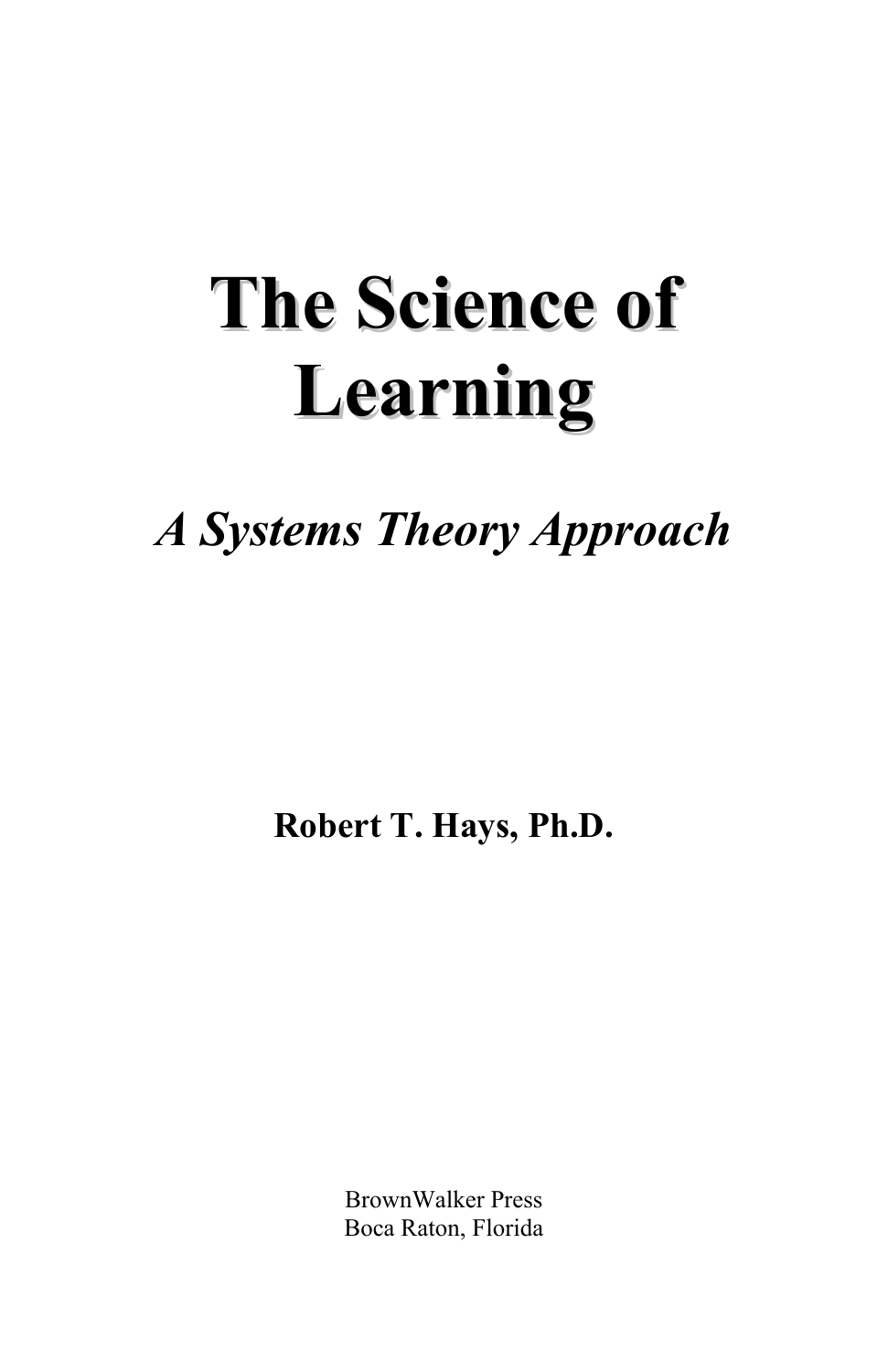*The Science of Learning: A Systems Theory Approach* 

Copyright © 2006 Robert T. Hays All rights reserved.

> BrownWalker Press Boca Raton, Florida USA • 2006

ISBN: 1-59942-415-0 (paperback) ISBN: 1-59942-416-9 (ebook)

www.BrownWalker.com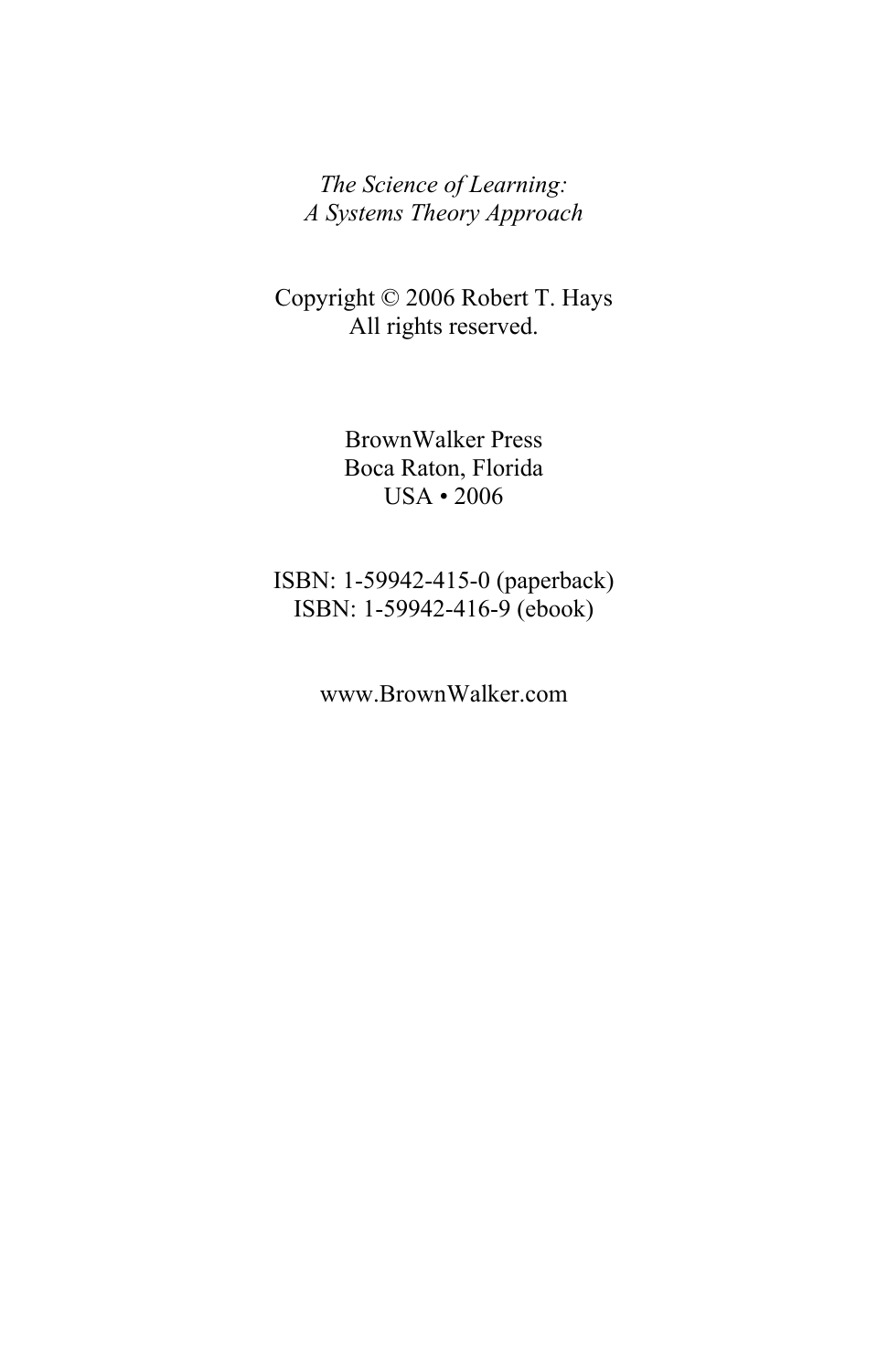# **Table of Contents**

| <b>Section I:</b><br><b>Using Science to Study Learning and Develop</b>    |  |
|----------------------------------------------------------------------------|--|
| <b>Chapter 1:</b>                                                          |  |
|                                                                            |  |
|                                                                            |  |
|                                                                            |  |
|                                                                            |  |
|                                                                            |  |
|                                                                            |  |
| A Simplified Model of the Scientific Method 29                             |  |
| Scientific Progress through Paradigms 33                                   |  |
|                                                                            |  |
|                                                                            |  |
|                                                                            |  |
| <b>Chapter 2:</b><br>A Scientific Approach to Instructional Development 41 |  |
|                                                                            |  |
|                                                                            |  |
|                                                                            |  |
|                                                                            |  |
|                                                                            |  |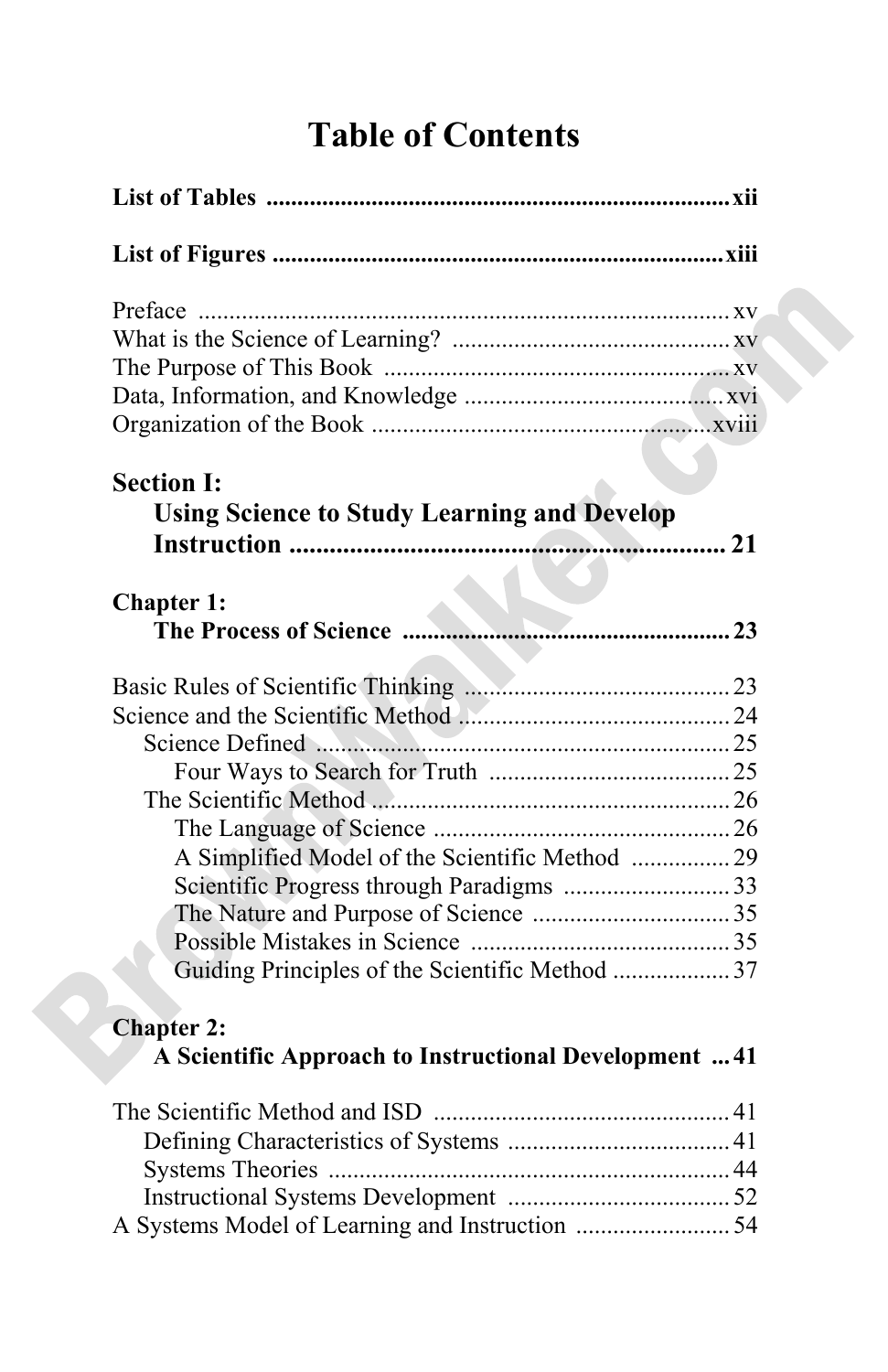| <b>Chapter 3:</b>                                          |
|------------------------------------------------------------|
| <b>Learning and Education Research and Myths about</b>     |
|                                                            |
|                                                            |
| Where Did the Term "Science of Learning" Originate?  66    |
|                                                            |
| Does Science Have a Place in Educational Research?  67     |
| Common Characteristics of                                  |
|                                                            |
|                                                            |
| Myth 1: Instructional Design is "Scientifically" Based  69 |
| Myth 2: Someone Can Own the Science of Learning 71         |
|                                                            |
| Myth 4: Information, Instruction, &                        |
|                                                            |
| Myth 5: Instruction Should Consider Learning Styles  73    |
| Myth 6: Instruction Should Consider Hemispheric            |
|                                                            |
| Myth 7: Computer-based Instruction Can Produce a           |
|                                                            |
|                                                            |
| How to Evaluate Learning and Education Research  79        |
|                                                            |
|                                                            |
| Step 3: Drawing a Conclusion from the Evidence  80         |
| <b>Section II:</b>                                         |
| Empirical Research on Learning  83                         |
| <b>Chapter 4:</b>                                          |
| <b>Research on Physiological and Simple Learning  85</b>   |
|                                                            |
|                                                            |
|                                                            |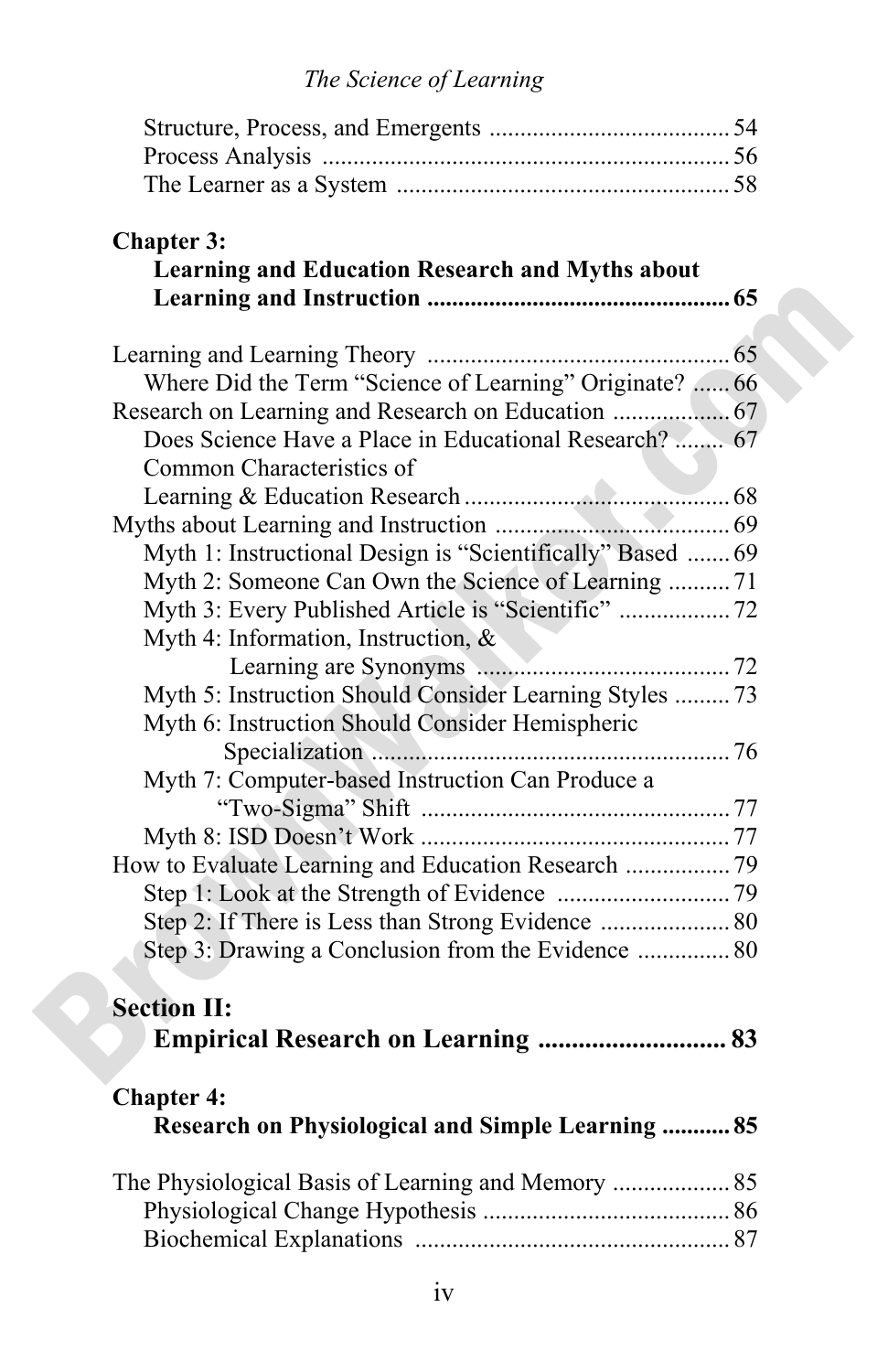#### *Table of Contents*

| Instructional Implications from Recent Brain Research  89 |  |
|-----------------------------------------------------------|--|
|                                                           |  |
|                                                           |  |
|                                                           |  |
|                                                           |  |
|                                                           |  |
| <b>Chapter 5:</b>                                         |  |
| <b>Research on Complex Learning:</b>                      |  |
|                                                           |  |
|                                                           |  |
|                                                           |  |
|                                                           |  |
|                                                           |  |
| Information Processing Approaches to Learning  101        |  |
| Pattern Recognition and Selective Attention  104          |  |
|                                                           |  |
|                                                           |  |
|                                                           |  |
|                                                           |  |
|                                                           |  |
|                                                           |  |
|                                                           |  |
| Interference Models of LTM Forgetting  117                |  |
|                                                           |  |
|                                                           |  |
|                                                           |  |
| Status of the Modal Model of Memory  122                  |  |
|                                                           |  |
|                                                           |  |
| Differences between Novices and Experts  124              |  |
| Metacognitive Skills of Better Learners  125              |  |
| <b>Chapter 6:</b>                                         |  |
| <b>Research on Complex Learning:</b>                      |  |
| The Motor and Affective Domains  127                      |  |
|                                                           |  |
|                                                           |  |
| Some Key Terms in Motor Research  127                     |  |
|                                                           |  |
|                                                           |  |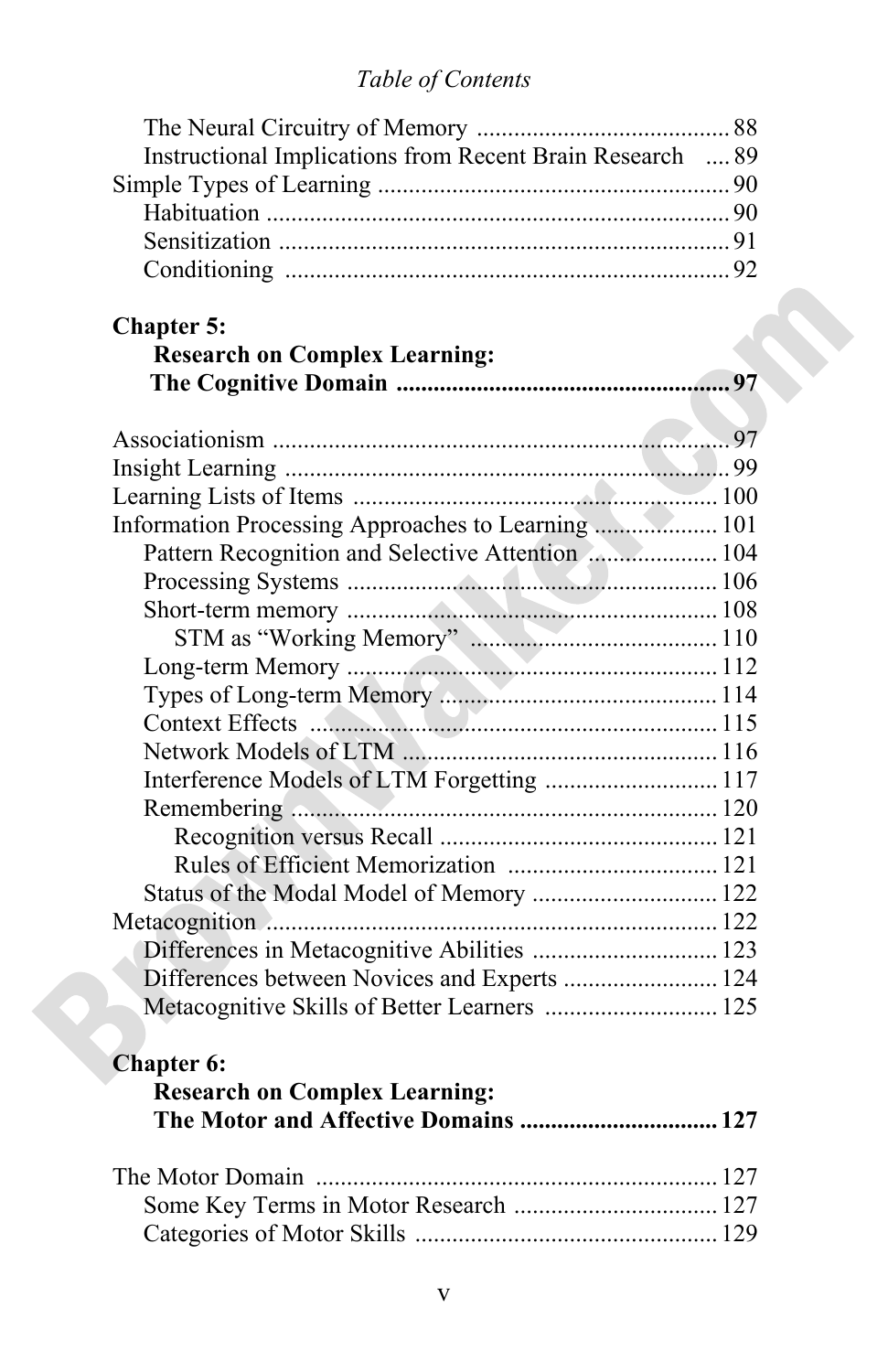| The Effects of Consistency and Change on Motivation 133   |  |
|-----------------------------------------------------------|--|
|                                                           |  |
|                                                           |  |
|                                                           |  |
|                                                           |  |
| Keller's Model of Instructional Motivation  137           |  |
|                                                           |  |
|                                                           |  |
| Self-efficacy as a Predictor of Learning  142             |  |
|                                                           |  |
|                                                           |  |
|                                                           |  |
|                                                           |  |
|                                                           |  |
|                                                           |  |
|                                                           |  |
| Information Processing in the Motor Domain  155           |  |
| The Senses and Motor Skill Performance  157               |  |
|                                                           |  |
|                                                           |  |
|                                                           |  |
|                                                           |  |
|                                                           |  |
| The History of Transfer of Learning Research  164         |  |
|                                                           |  |
|                                                           |  |
| The Influence of Student Affect on Learning  168          |  |
|                                                           |  |
|                                                           |  |
| Teaching Behaviors that can Influence Student Affect  172 |  |
| <b>Chapter 7:</b>                                         |  |
|                                                           |  |
| A Learner-centric Overview of Learning Research Data  175 |  |
|                                                           |  |
|                                                           |  |
|                                                           |  |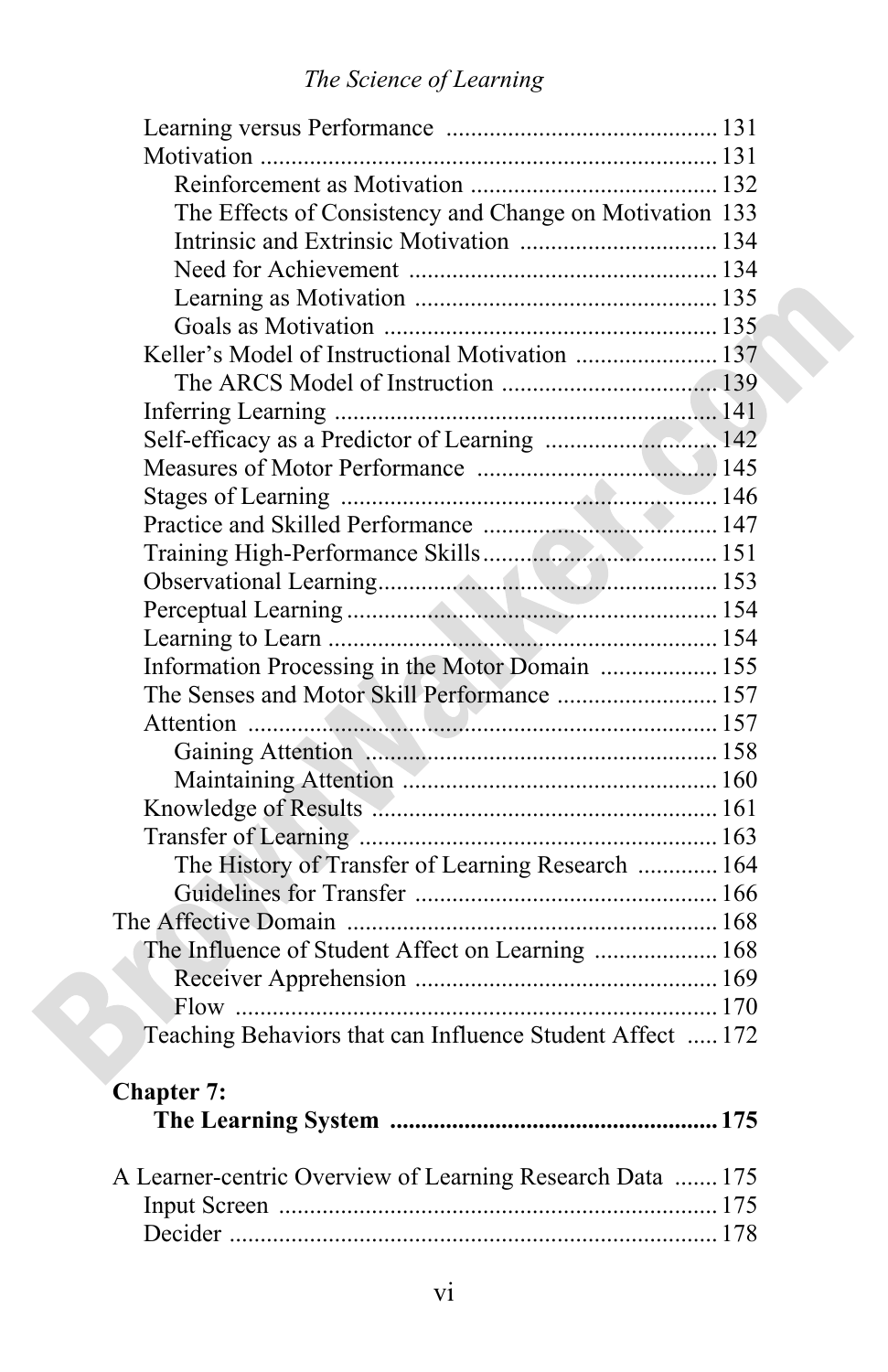#### *Table of Contents*

| A Model of Instruction as Communication  189                   |  |
|----------------------------------------------------------------|--|
|                                                                |  |
| <b>Chapter 8:</b>                                              |  |
| <b>Categories of Learning Outcomes, Instructional Events,</b>  |  |
|                                                                |  |
| Categories of Learning Outcomes and Events of Instruction  193 |  |
| Taxonomies of Instructional Objectives  194                    |  |
|                                                                |  |
|                                                                |  |
|                                                                |  |
| Knowledge of Ways Dealing with Specifics  198                  |  |
| Knowledge of Universals & Abstractions in a Field 199          |  |
|                                                                |  |
|                                                                |  |
|                                                                |  |
|                                                                |  |
|                                                                |  |
|                                                                |  |
|                                                                |  |
|                                                                |  |
|                                                                |  |
|                                                                |  |
|                                                                |  |
|                                                                |  |
|                                                                |  |
|                                                                |  |
|                                                                |  |
|                                                                |  |
|                                                                |  |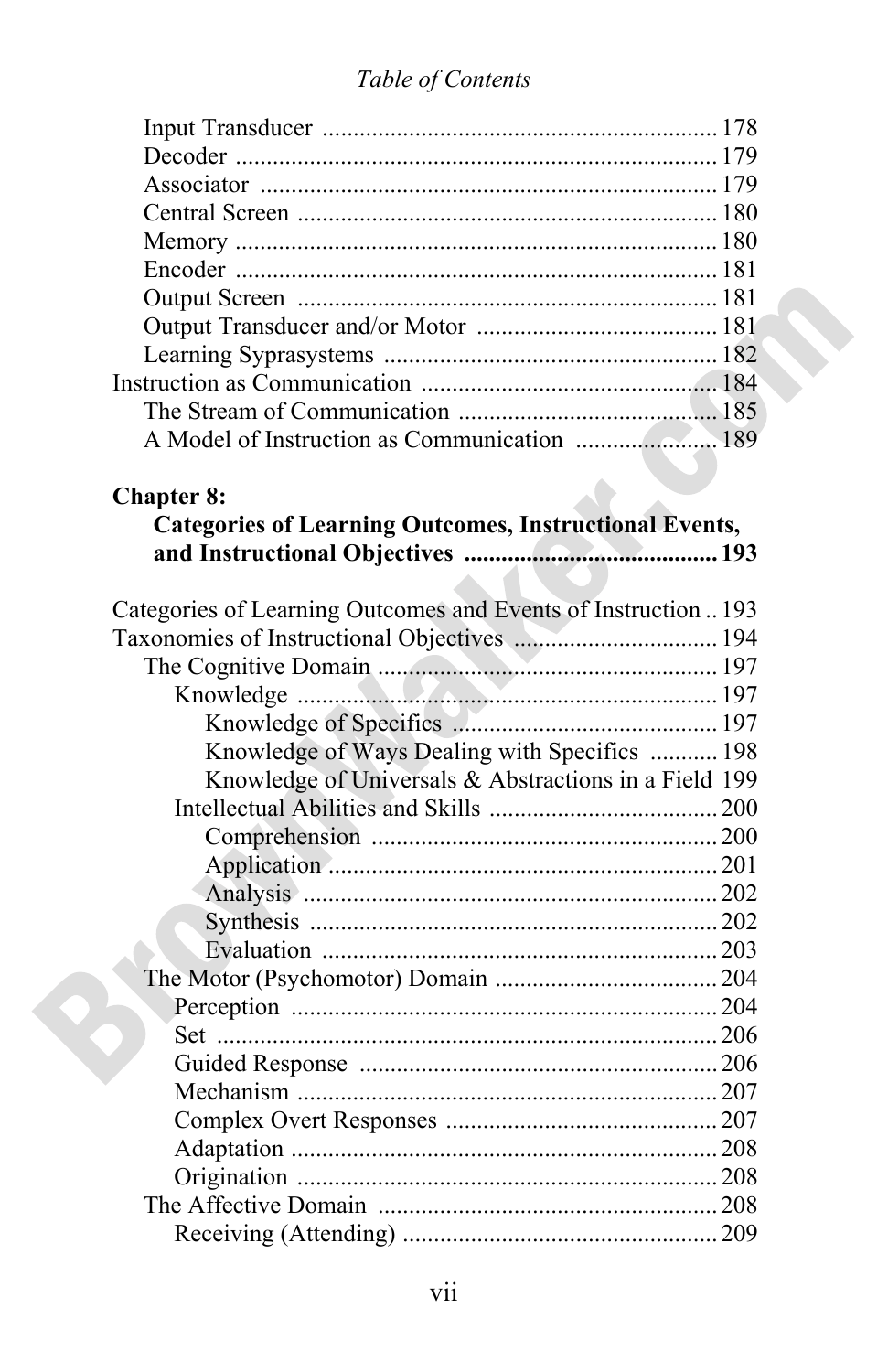| Characterization by a Value or Value Complex  214                |  |
|------------------------------------------------------------------|--|
| Combinations of Knowledge, Skills, and Abilities  215            |  |
|                                                                  |  |
| <b>Section III:</b>                                              |  |
| <b>Research and Issues on the Use of</b>                         |  |
|                                                                  |  |
|                                                                  |  |
| <b>Chapter 9:</b>                                                |  |
| <b>Instructional Media: Issues and Approaches  219</b>           |  |
| The Use of Instructional Media: A Historical Summary 219         |  |
|                                                                  |  |
|                                                                  |  |
|                                                                  |  |
|                                                                  |  |
| Effectiveness Assessments of Multimedia Programs  228            |  |
|                                                                  |  |
|                                                                  |  |
|                                                                  |  |
| Chapter 10: Research on Instructional Simulations  231           |  |
|                                                                  |  |
| Definitions of Important Terms in Instructional Simulations .231 |  |
|                                                                  |  |
| The Design and Use of Instructional Simulations  235             |  |
|                                                                  |  |
|                                                                  |  |
|                                                                  |  |
|                                                                  |  |
|                                                                  |  |
| Equipment Operation and Maintenance Research  240                |  |
|                                                                  |  |
| Instructional Simulations for Business Tasks  243                |  |
|                                                                  |  |
|                                                                  |  |
| Determining the Characteristics of Simulations 245               |  |
|                                                                  |  |
| Variables that Interact with Fidelity 248                        |  |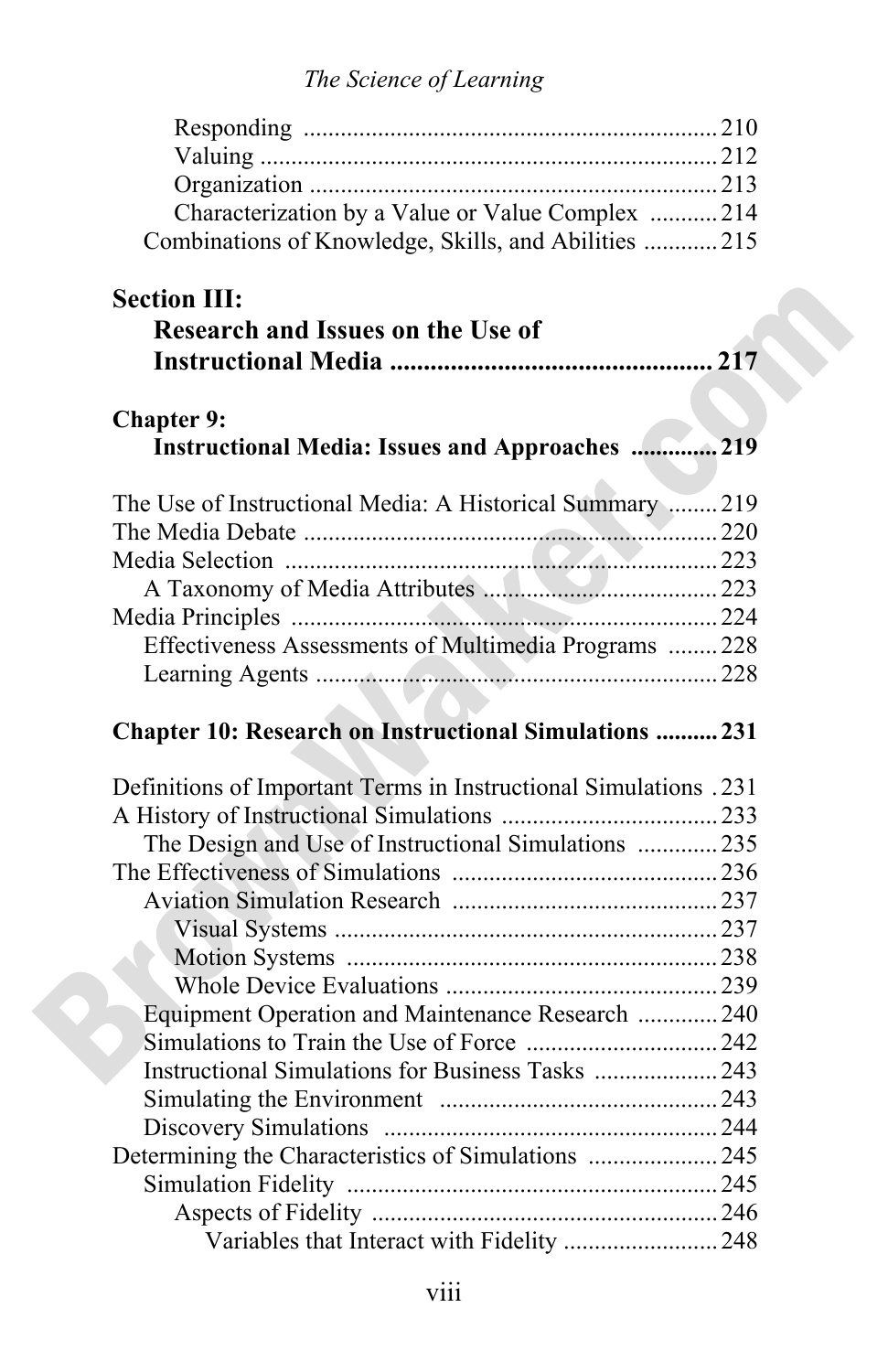#### **Chapter 11: Research on the Effectiveness of Instructional Games 251**

| Review Articles on the Effectiveness of Games  264         |  |
|------------------------------------------------------------|--|
| Summaries of Research on Specific Instructional Games .270 |  |
|                                                            |  |
|                                                            |  |
|                                                            |  |
|                                                            |  |
|                                                            |  |
| Adding Instructional Support to a Game  291                |  |
| What is Learned in an Adventure Game? 293                  |  |
|                                                            |  |
| The Instructional Value of a Game Developed for            |  |
|                                                            |  |
|                                                            |  |
| Summary of Empirical Evidence on Instructional Games  296  |  |
|                                                            |  |
|                                                            |  |
|                                                            |  |
| <b>Section IV:</b>                                         |  |
| The Science of Learning and                                |  |
|                                                            |  |
|                                                            |  |
| Chapter 12: Evaluating Learning Outcomes  317              |  |
|                                                            |  |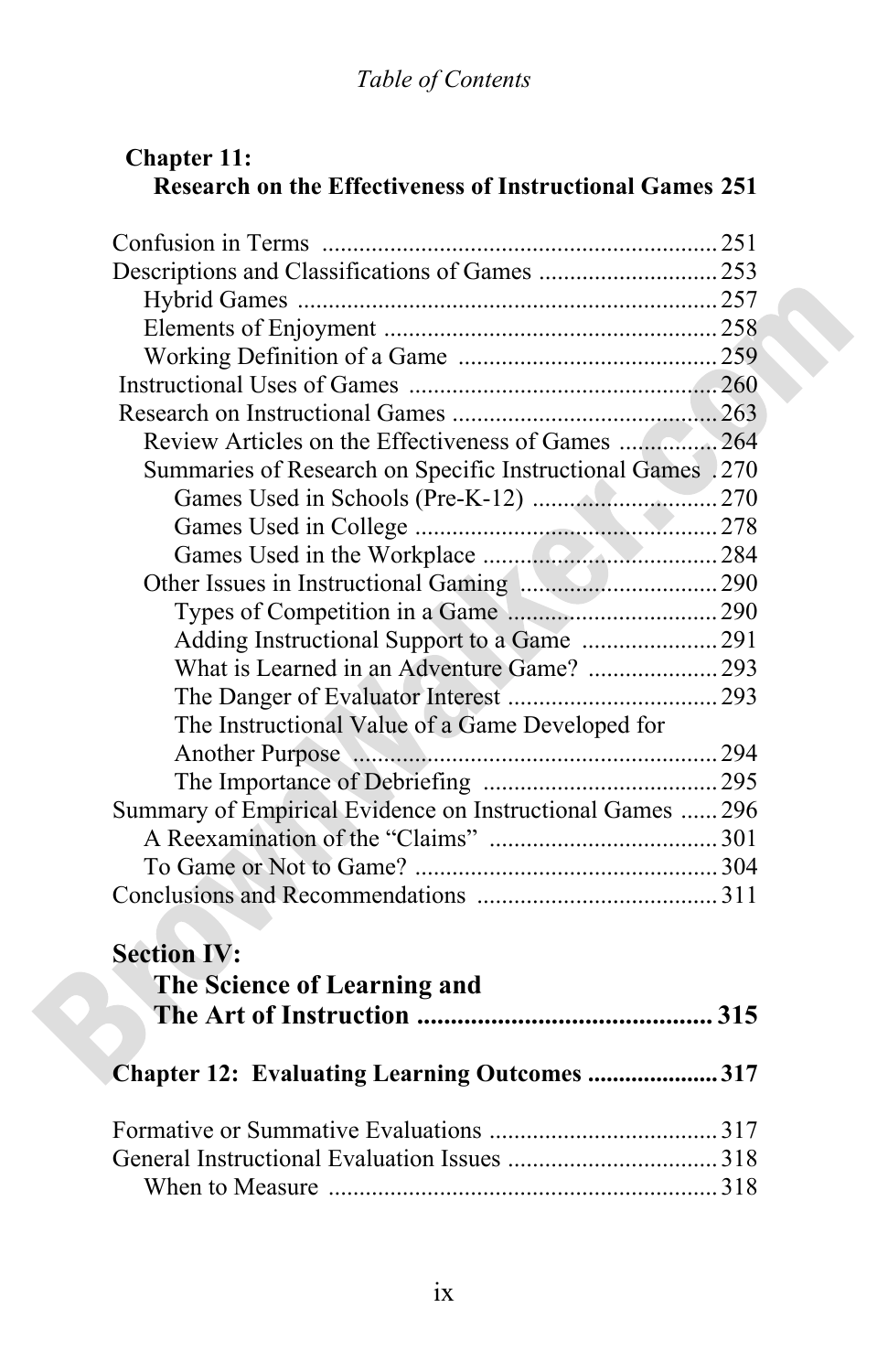| The Classic Transfer Evaluation Design  327                |  |
|------------------------------------------------------------|--|
|                                                            |  |
| Variations on the Classic Transfer Design  329             |  |
|                                                            |  |
| <b>Chapter 13:</b>                                         |  |
|                                                            |  |
|                                                            |  |
| Scientifically-derived Principles for the Design and       |  |
|                                                            |  |
| Learner-centered Psychological Principles  340             |  |
|                                                            |  |
|                                                            |  |
|                                                            |  |
|                                                            |  |
|                                                            |  |
| Process Analysis of an Example Instructional Project  350  |  |
| Stage 1: Analyze Instructional Requirements  351           |  |
| Review Current Training and Performance Problems 351       |  |
|                                                            |  |
| Conduct Perceptual and Cognitive Tasks Analysis  353       |  |
|                                                            |  |
|                                                            |  |
|                                                            |  |
|                                                            |  |
| Usability Analysis of the Instructor/Operator Station  362 |  |
|                                                            |  |
| Develop Training Effective Evaluation (TEE) Plan  363      |  |
|                                                            |  |
| Establish Implementation Planning Group  366               |  |
|                                                            |  |
|                                                            |  |
|                                                            |  |
| Conduct Training and Collect Performance Data  367         |  |
|                                                            |  |
|                                                            |  |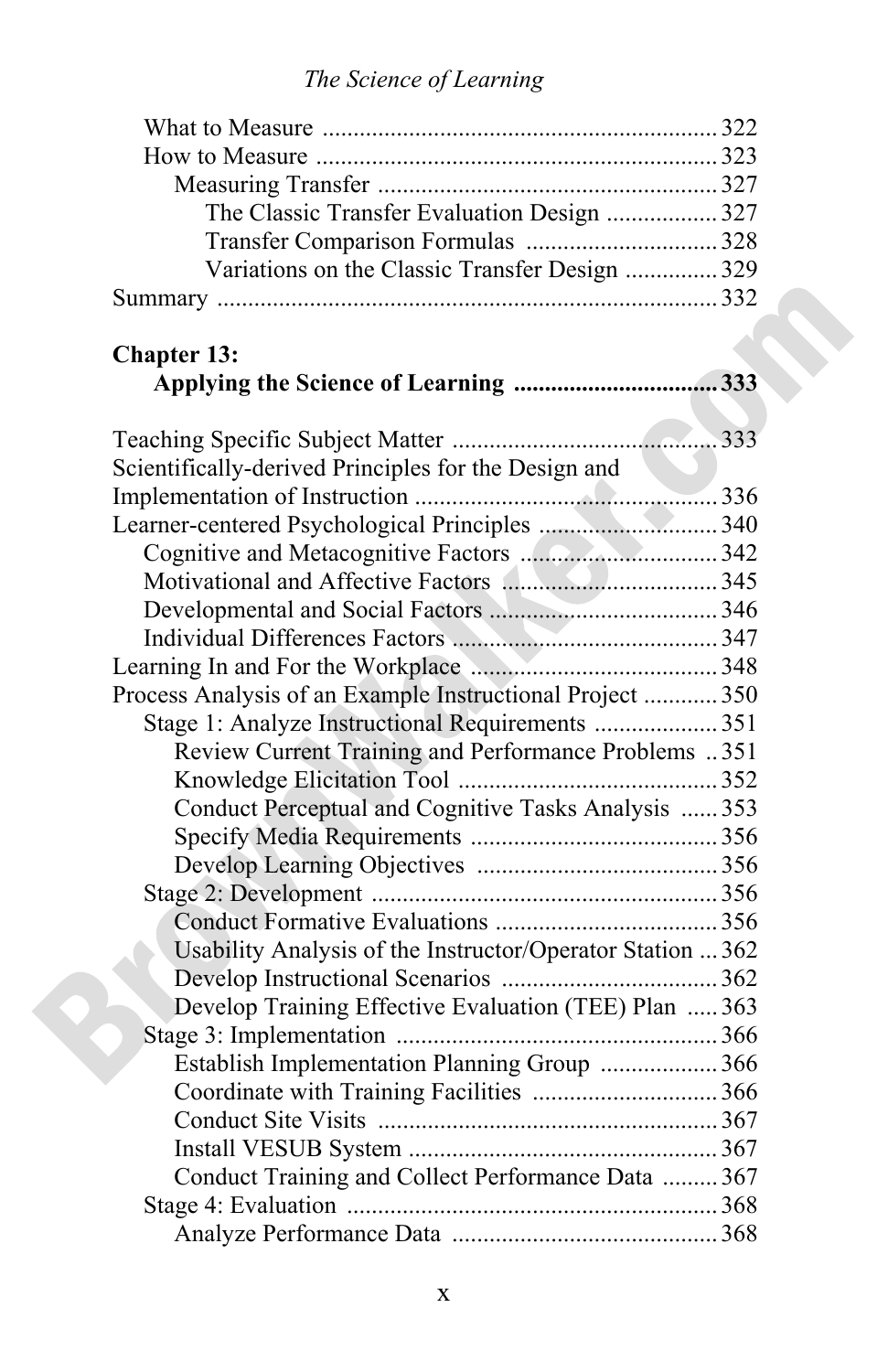#### *Table of Contents*

|                                                       | 369 |
|-------------------------------------------------------|-----|
| Provide Recommendations for Operational Systems  369  |     |
|                                                       |     |
|                                                       | 373 |
| There is a Need for Scientific Approaches to Learning |     |
|                                                       | 375 |
| Science is Both a Method and a Way of Thinking 376    |     |
| ISD is Derived from the Scientific Method and Works   |     |
|                                                       |     |
|                                                       |     |
| The Learner is a System and is Part of a Larger       |     |
|                                                       |     |
|                                                       |     |
|                                                       |     |
|                                                       |     |
|                                                       |     |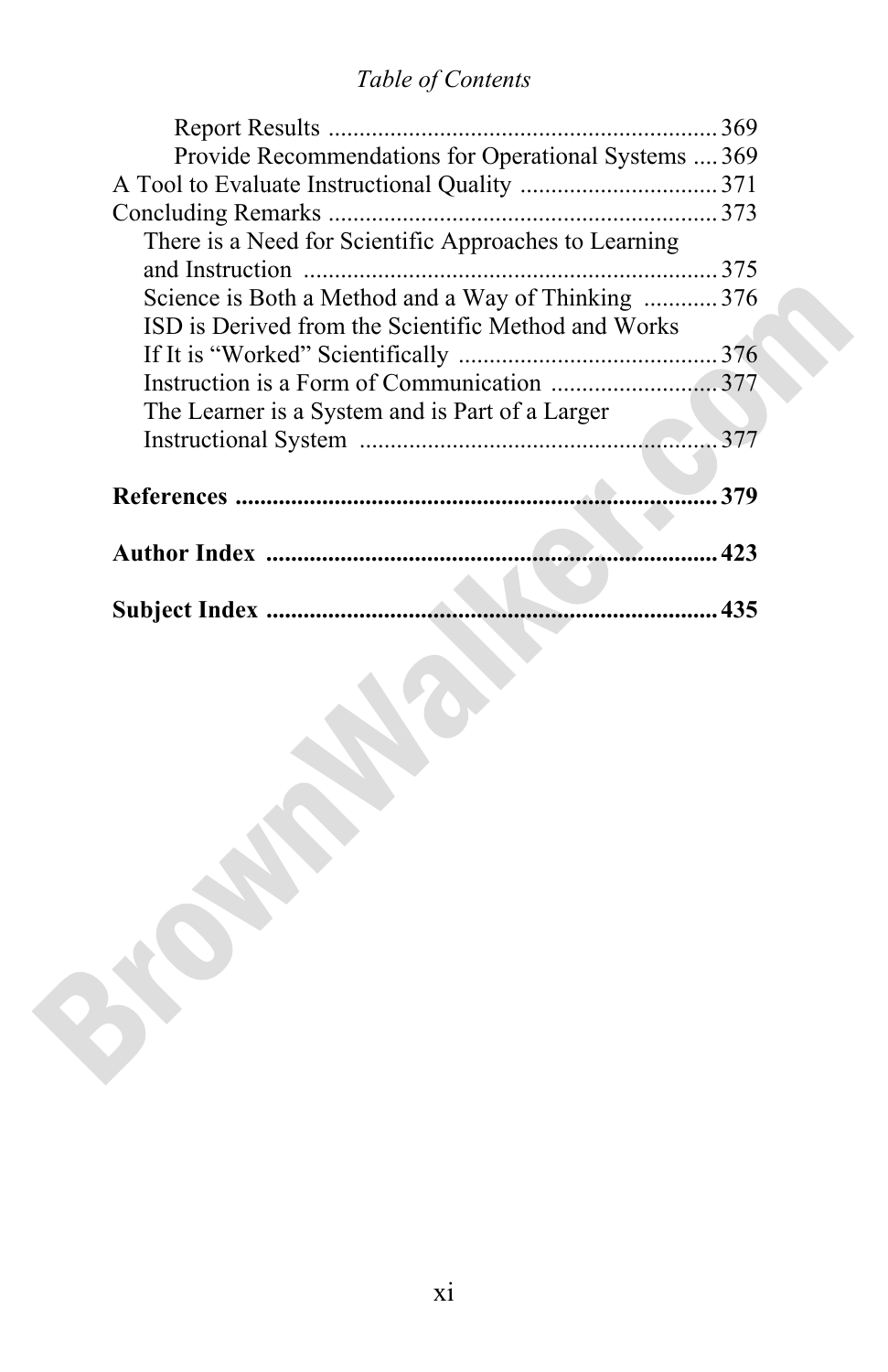# **List of Tables**

|     | 2.1 The 19 Critical Subsystems of a Living System 46          |     |
|-----|---------------------------------------------------------------|-----|
|     | 2.2 Examples of the 19 Critical Subsystems in an Organism     |     |
|     |                                                               |     |
|     | 2.3 The Major Elements of an Instructional System 52          |     |
| 6.1 | Four Categories of Objective Performance Measures 145         |     |
| 6.2 | Hypothetical Emotion Sets and Continuum Labels 169            |     |
|     | 7.1 The Learner's Subsystem Processes and Learning            |     |
|     |                                                               |     |
|     | 7.2 Internal and External Screens in Instructional            |     |
|     |                                                               | 191 |
|     | 8.1 Nine Instructional Events and Conditions of Learning  195 |     |
|     | 11.1 Design Heuristics for Motivating Instructional           |     |
|     |                                                               |     |
|     | 11.2 Percentage of Articles by Game Function (Dempsey, J.     |     |
|     |                                                               |     |
|     | 11.3 Percentage of Articles by Learning Outcome (Dempsey, J.  |     |
|     |                                                               |     |
|     | 11.4 Summary of Effectiveness Studies Reviewed 297            |     |
|     | 11.5 Evidence in Support of the "Claims": Then and Now 302    |     |
|     | 11.6 Design Recommendations for Instructional Games 309       |     |
|     | 12.1 Examples of Threats to Internal Validity 325             |     |
|     | 13.1 Component Cognitive Processes in Several Tasks 335       |     |
|     | 13.2 Learner-centered Psychological Principles 341            |     |
|     |                                                               |     |
|     |                                                               |     |
|     | 13.5 Operational Definitions of Dependant Variables for       |     |
|     | <b>VESUB TEE</b>                                              |     |
|     | 13.6 Instructional Quality Evaluation Criteria 372            |     |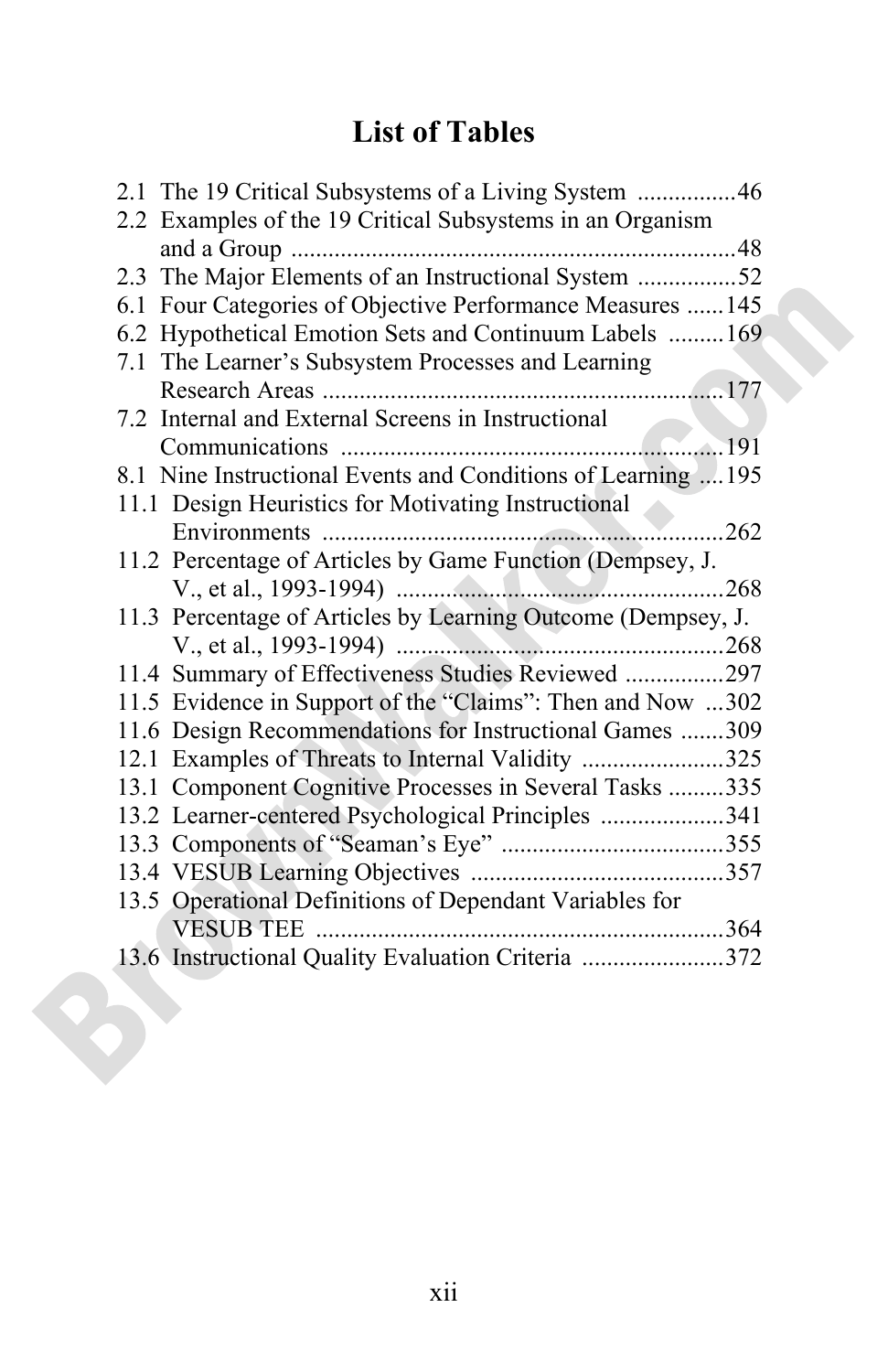# **List of Figures**

|     | 1.2 Relationships among Observations, Definitions, and      |  |
|-----|-------------------------------------------------------------|--|
|     | Theoretical Concepts in Hull's Theory of Behavior  33       |  |
|     |                                                             |  |
|     |                                                             |  |
|     | 2.3 Correspondences between the Stages of Instructional     |  |
|     | Systems Development and the Steps of the Scientific         |  |
|     |                                                             |  |
|     |                                                             |  |
|     |                                                             |  |
|     |                                                             |  |
|     |                                                             |  |
|     | 4.2 Positive and Negative Reinforcement and Punishment  95  |  |
|     | 5.1 A Model of the Stages of Learning and Memory  103       |  |
|     | 5.2 Short-term Memory as Working Memory  111                |  |
| 6.1 | Keller's Model of Motivation, Performance, and              |  |
|     |                                                             |  |
|     | 6.2 Hypothetical Performance (Learning) Curves  142         |  |
|     | 6.3 A General Information Processing Model  156             |  |
|     | 6.4 Inverted-U Diagram According to the                     |  |
|     |                                                             |  |
|     |                                                             |  |
|     |                                                             |  |
|     | 7.2 Some Interactive Components of the Learning System  183 |  |
|     |                                                             |  |
|     | 7.4 The Stream of Communication in the Instructional        |  |
|     | Situation                                                   |  |
|     | 7.5 The Learner's Long-term and Working Memory  188         |  |
|     |                                                             |  |
|     | 11.1 Relationship between Games, Simulations and            |  |
|     |                                                             |  |
|     | 11.2 Instructional Effectiveness as Degree of Overlap among |  |
|     | Instructional Objectives and Game Characteristics  305      |  |
|     | 11.3 A Systematic Approach to Instructional Game Design     |  |
|     |                                                             |  |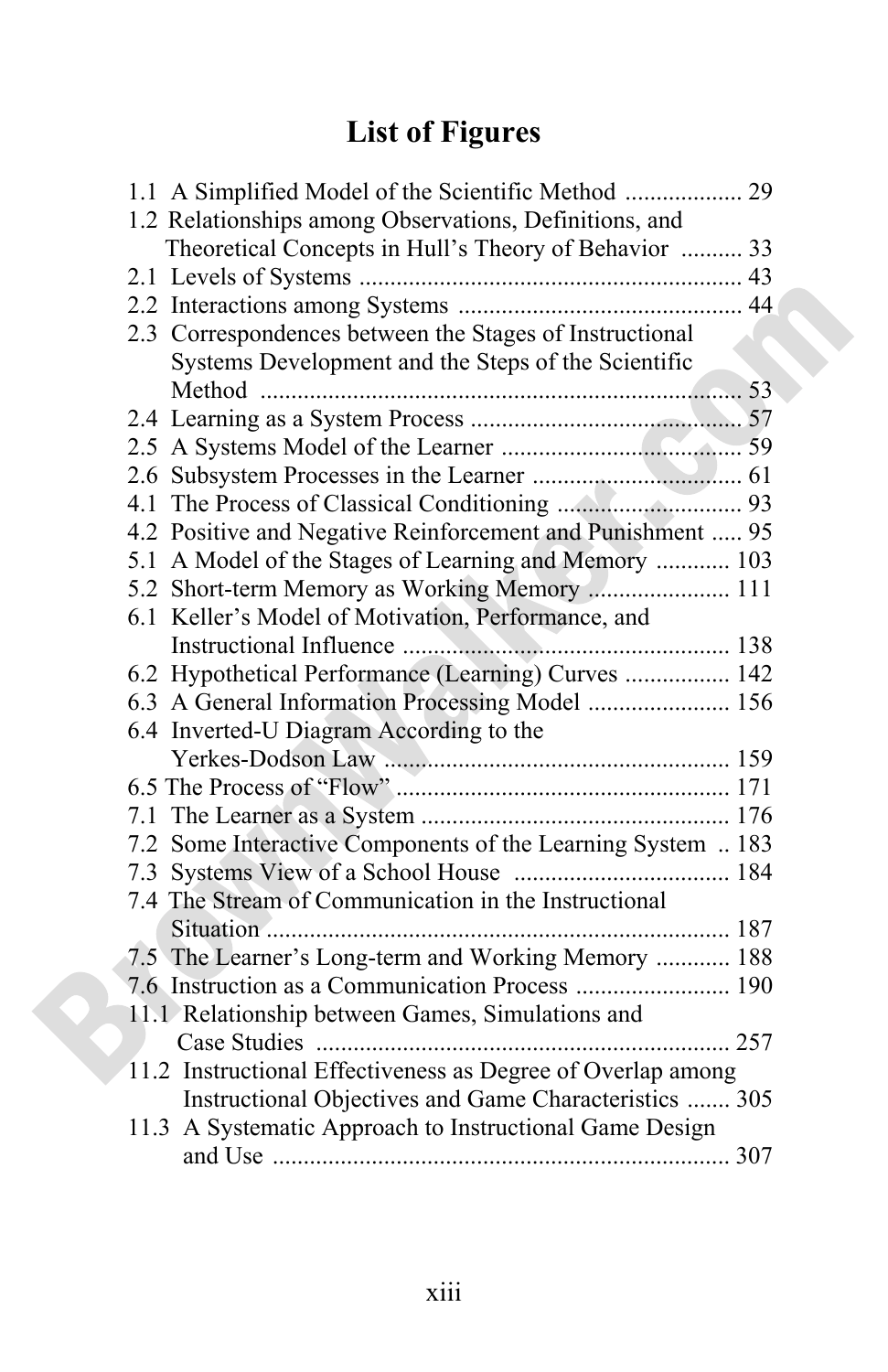## **List of Figures (continued)**

| 12.1 Hypothetical Interaction between Time and         |  |
|--------------------------------------------------------|--|
|                                                        |  |
| 12.2 Hypothetical Example of Evaluating Too Soon  321  |  |
| 12.3 Hypothetical Example of Two Evaluation Times  322 |  |
| 13.1 ISD Stages and Important Events in the            |  |
|                                                        |  |
|                                                        |  |
| 13.3 Two Example Scales from the Instructional Quality |  |
|                                                        |  |
|                                                        |  |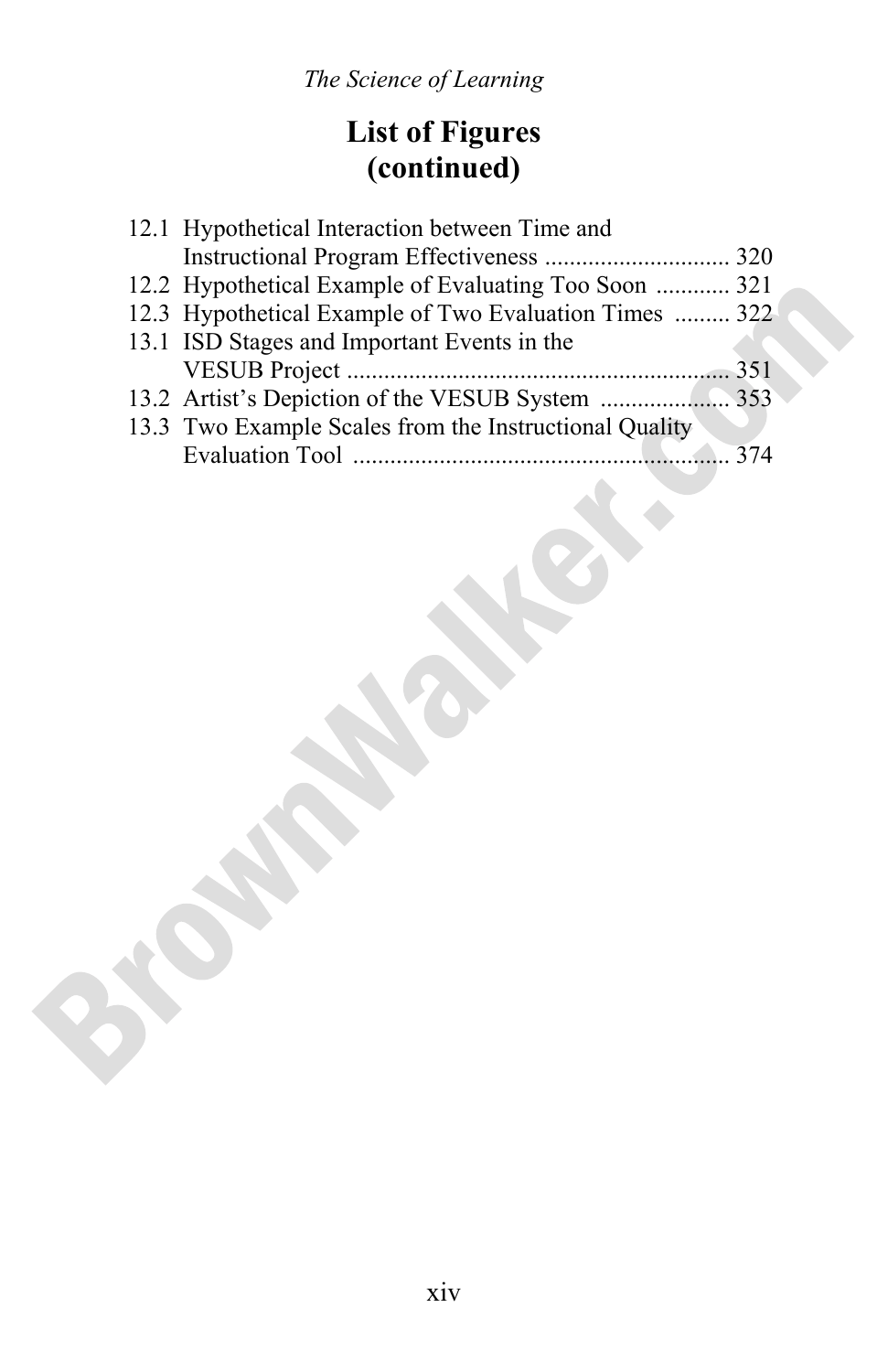# **Preface**

 Many people are talking about the "science of learning" and "scientifically-based" education research. For example, the "No Child Left Behind" legislation (U.S. Congress, 2001) mentions "scientifically-based research" over 100 times (Richardson, 2002; Slavin, 2002). To effectively apply science to the study of learning, persons in the instructional field need to understand science and how the scientific method is used in the study of learning and the development of instructional applications. The goal of this book is not to make every reader a scientist. It is rather to help each reader appreciate and more fully understand science and how it is applied to the study of learning and the development of instruction. Above all, it is intended to help readers to think more "scientifically" about learning and instruction.

## **What is the Science of Learning?**

 The *Science of Learning* is the body of knowledge derived through scientific research about the way that people learn, the factors that affect learning, and the ways in which instructional methods and technology can be used to facilitate learning. The Science of Learning helps us plan, develop, and deliver effective and affordable instruction. The Science of Learning also provides the methods to evaluate whether the instruction meets its learning objectives.

## **The Purpose of This Book**

 The purpose of this book is three-fold. It will help the reader understand the role of science in the study of learning processes and the development and evaluation of various approaches used to enhance learning. It also will help the reader think more scientifically, whether he or she is a scientist, an instructional developer, or an instructional program manager. It will help any of these instructional practitioners understand how science and the scientific method are used to generate data that support specific instructional practices. Second, it provides an introduction to systems theory and introduces two system-based models: a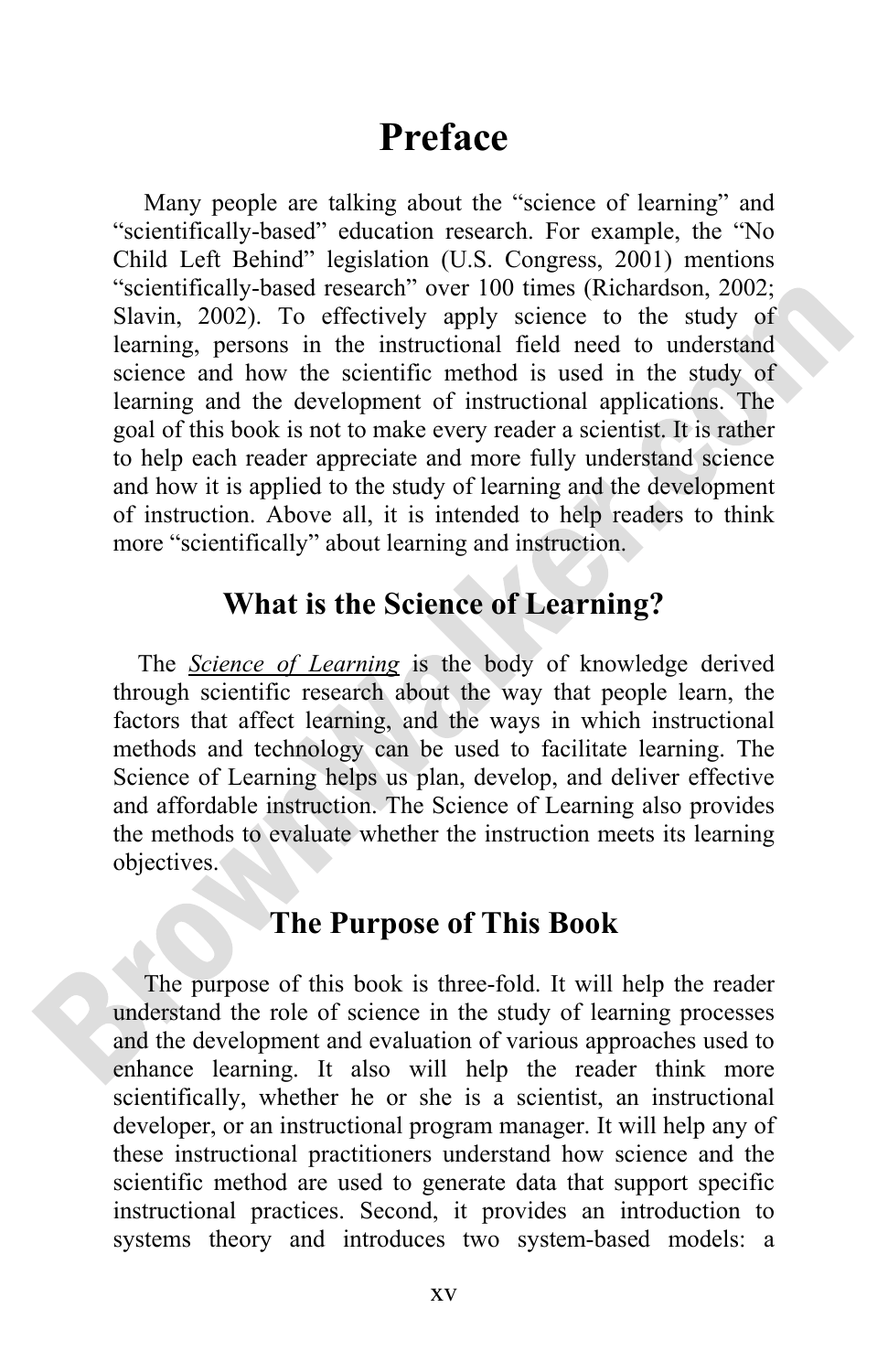systems model of the learner and a systems-based model of instruction. Third, these models are used to organize summaries of learning research and the use of instructional media to help the reader integrate these data and transform them into a "body of knowledge." The book is not intended to provide specific prescriptions for classroom practices or instructional designs, although some of these will be discussed to help explain various learning theories and concepts. Other books (e.g., Mayer, 2002; Clark, R. C., 2003; and Clark, R. C. & Mayer, 2003) provide ample guidance on specific instructional approaches such as classroom management techniques or instructional methods.

#### **Data, Information, and Knowledge**

 When discussing research results, an important distinction should be made between the terms *data*, *information*, and *knowledge*. Davenport and Prusak (1998) provide a useful discussion about the relationship among these concepts. Acknowledging that the word data is plural, but choosing to use the more popular singular form, they define data as, "a set of discrete, objective facts about events" (p. 2). These facts include the results of many different experiments and research efforts on learning and the effects of instruction. However these results alone are insufficient to build the knowledge base for the science of learning. "There is no inherent meaning in data" (p. 3). Data can be considered as raw material, which provides "no judgment or interpretation and no sustainable basis of action" (p. 3). To do this, we need to understand the meaning of the data. We need information.

 Information is derived from data, but goes beyond facts to: 1) change the way someone perceives something and 2) to have an impact on his or her judgment and behavior. "Information is meant to shape the person who gets it, to make some difference in his outlook or insight" (p. 3). Davenport and Prusak (1998) suggest that data can be transformed into information by adding meaning to the facts through several methods:

- • *Contextualizing*: knowing for what purpose the data were gathered
- *Categorizing*: knowing the units of analysis or key components of the data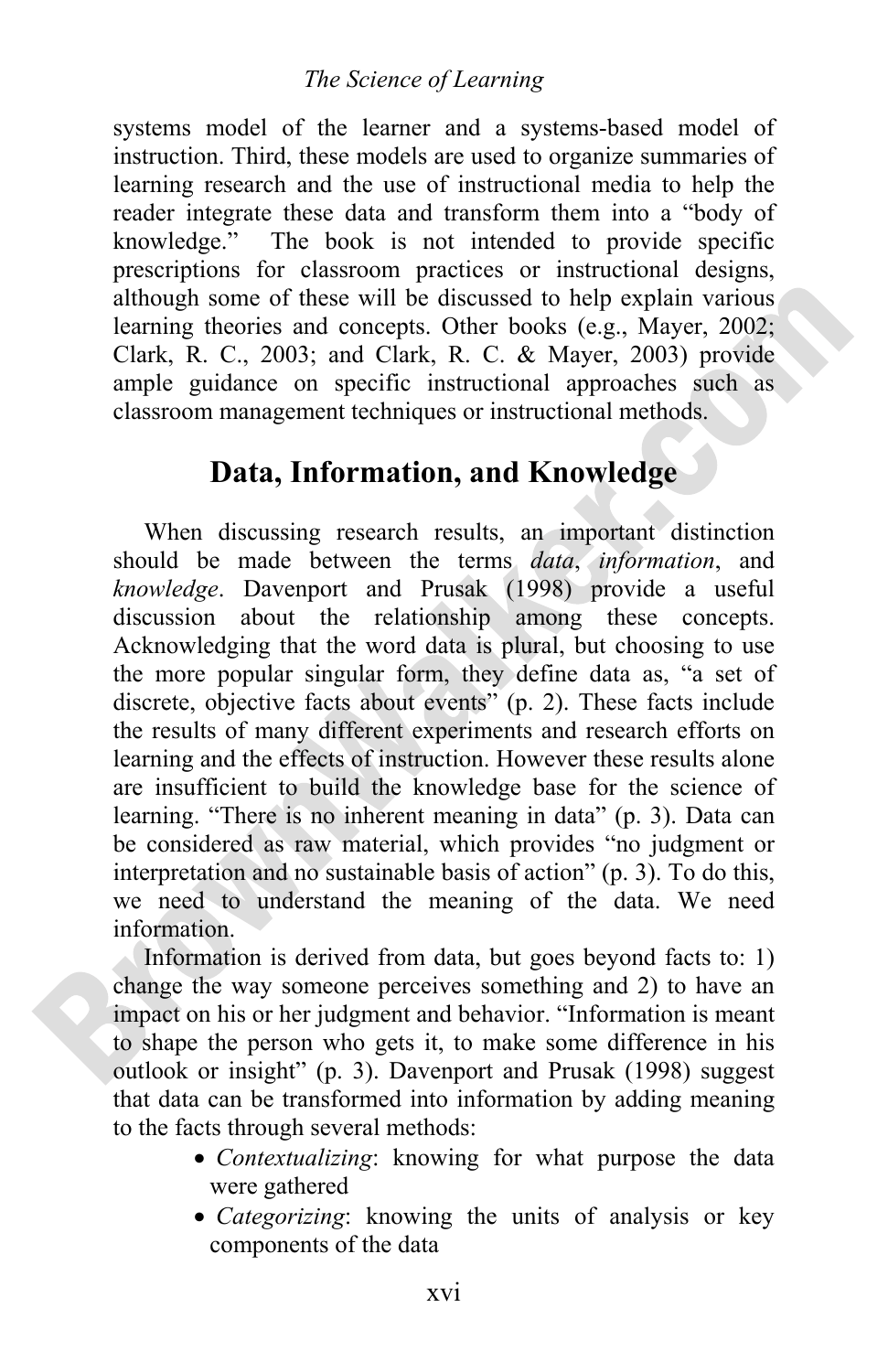#### *Preface*

- *Calculating*: analyzing the data mathematically or statistically
- *Correcting*: removing errors from the data
- *Condensing*: summarizing the data into a more concise form

Researchers and theorists have used the data on learning to develop a variety of theories and models of processes that contribute to learning. Many of these theories and models are discussed in the following chapters. Information on learning effects is still not sufficient for our purposes. The science of learning requires a knowledge base.

 "Knowledge is a fluid mix of framed experience, values, contextual information, and expert insight that provides a framework for evaluating and incorporating new experiences and information" (Davenport & Prusak, 1998, p. 5). Knowledge derives from information through another level of transformation. This transformation happens through methods like the following:

- *Comparison*: relating the information about one situation to other situations
- *Consequences*: determining the implications of the information for decisions and actions
- *Connections*: relating bits of knowledge to each other
- *Conversation*: determining what various people think about the information

Media, such as this book help humans communicate information to help each other develop knowledge.

 Knowledge is still not the highest level we can hope to achieve. If we cogently use our knowledge, we may reach the level of wisdom. This book uses systems theory to organize discussions of the important data on learning, instructional media, and instructional design. It is hoped that these discussions help the reader to transform and synthesize these data into information. The book also suggests methods and recommendations for applying this science of learning knowledge base in a wise manner. Our wisdom will be judged by whether our efforts help learners achieve their learning goals.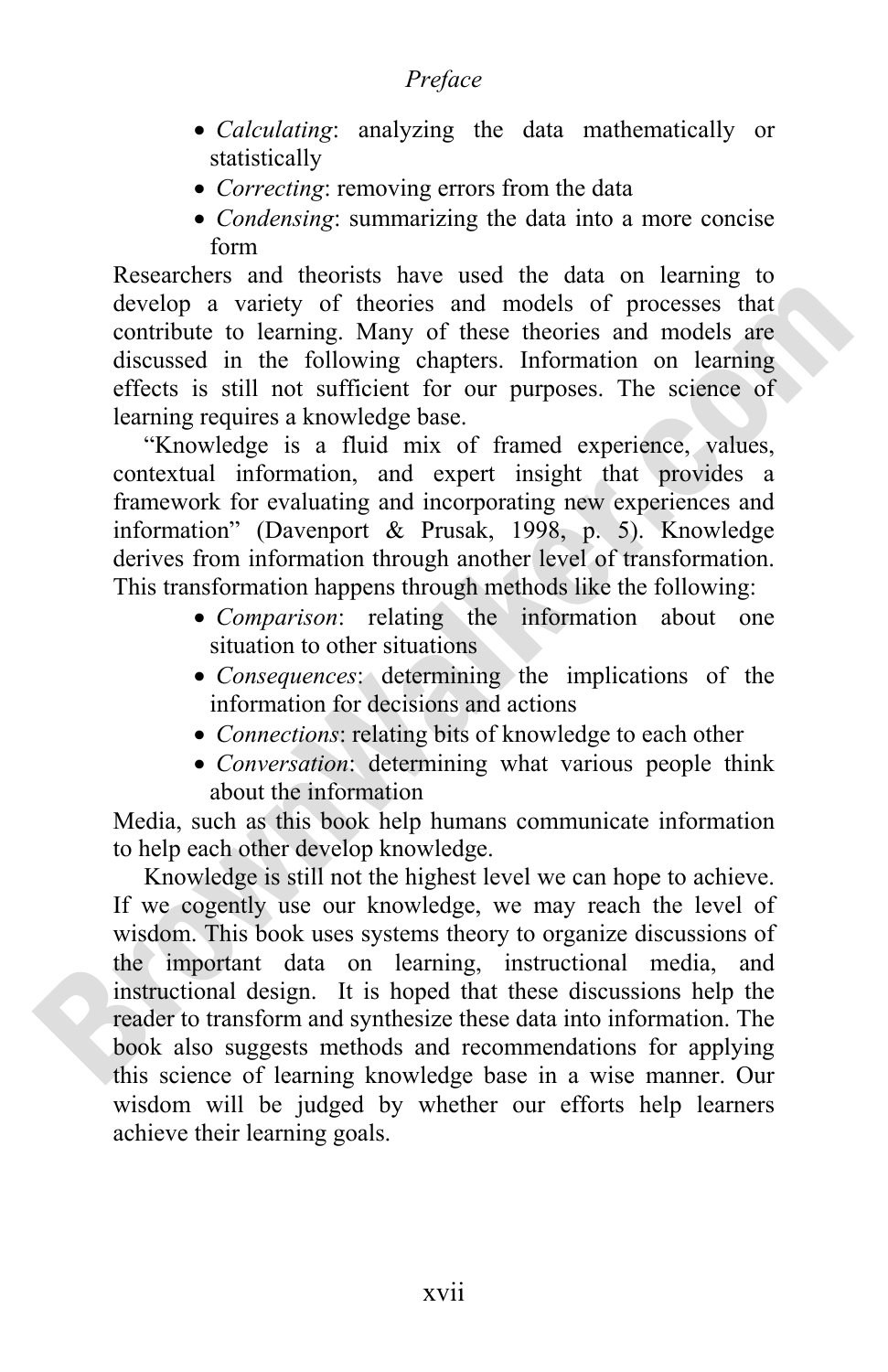## **Organization of the Book**

 The book is organized into four major sections. The first section, *Using Science to Study Learning and Develop Instruction*, includes three chapters. Chapter 1, *The Process of Science*, is a discussion of the purpose and process of science and how the scientific method helps us learn more about the world. Chapter 2, *A Scientific Approach to Instructional Development*, focuses on how the scientific method is applied to the study of learning and presents an introduction to systems theory and a systems model of the learner. This model is used in Section II as a way to organize and integrate summaries and discussions of learning research and instructional approaches. The third chapter, *Learning and Education Research and Myths about Learning and Instruction*, is a discussion of the similarities and differences between learning and education research and includes a presentation of some prevalent, yet erroneous beliefs about learning and instruction.

 Section II, *Empirical Research on Learning*, includes five chapters that summarize the data generated from major learning research efforts and theoretical approaches. Chapter 4 is titled *Research on Physiological and Simple Learning*. It summarizes what we know about the physiological basis of learning and memory and how simple learning mechanisms seem to work. Chapter 5, *Research on Complex Learning: The Cognitive Domain*, is a discussion and summary of research on complex learning in the cognitive domain. It includes discussions of information processing models of learning and summaries of recent research on metacognition. Chapter 6, *Research on Complex Learning: The Motor and Affective Domains,* includes discussions and summaries of data that have been generated from studying the learning of complex motor tasks and the use of techniques to alter the learner's emotional reactions to instruction (affect). Chapter 7, *The Learning System*, provides an overview of the research results presented in the previous chapters. The systems model of the learner is used to organize this overview and to help the reader integrate and better understand the data. Following the overview of learning data, a model instruction as a communication process is presented as a way to discuss how our knowledge of learning can help us facilitate instruction and make it more effective. Chapter 8, *Conditions of Learning Outcomes,*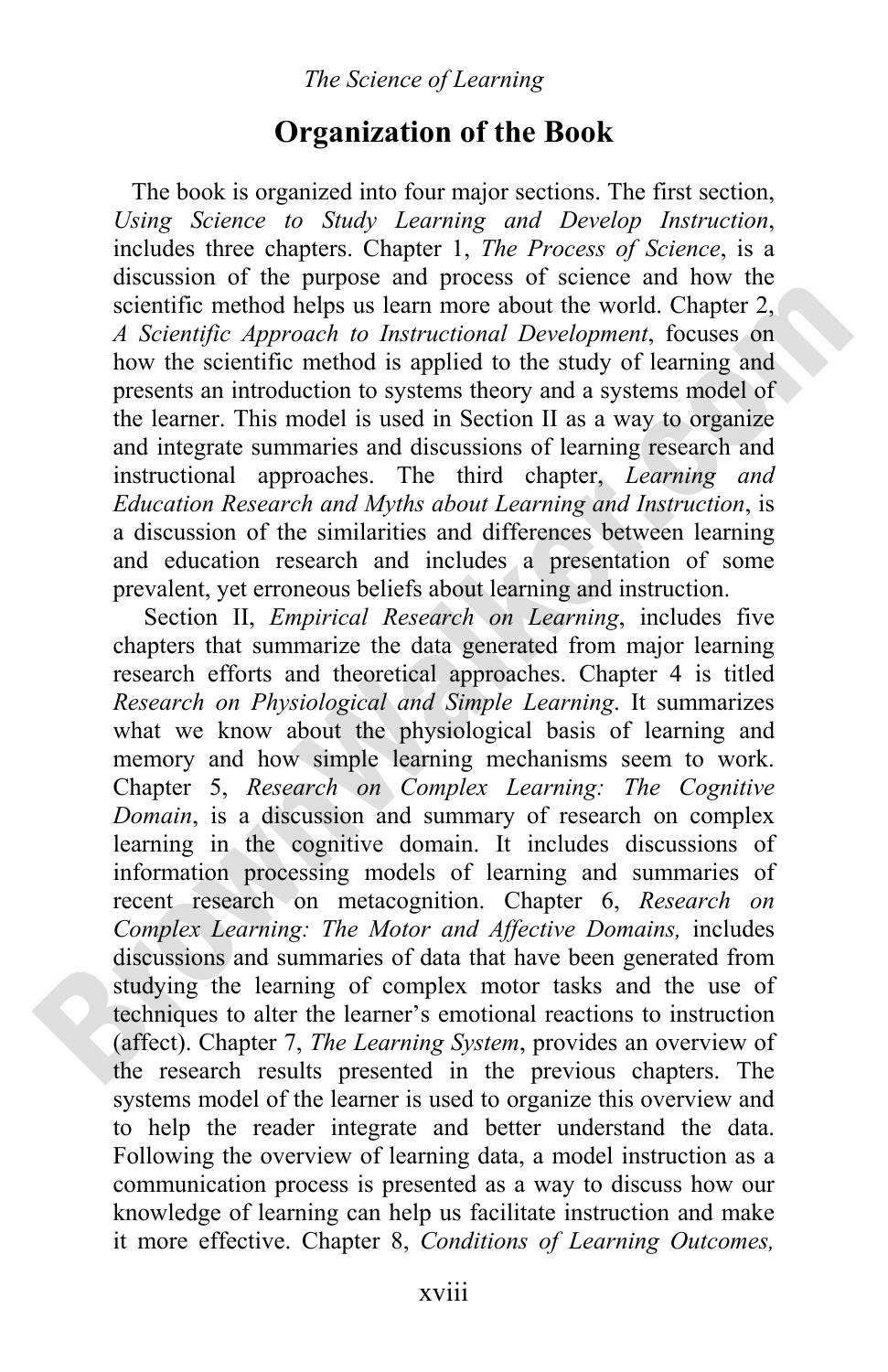#### *Preface*

*Instructional Events, and Instructional Objectives*, introduces the reader to Gagné's theory of instructional design and the important events that must occur in effective instruction. It then provides summaries of taxonomies of instructional objectives and instructional techniques in each of the three domains of complex learning: cognitive, motor, and affective.

 Section III, *Research and Issues on the Use of Instructional Media*, includes three chapters on methods and approaches used to aid instructional communication. Chapter 9, *Instructional Media: Issues and Approaches*, opens this section. It provides an explanation of the debate on the use of instructional media that has been ongoing for over twenty years. It also includes a summary of some of the research data on the effectiveness of instructional media. These summaries include data from laboratory, classroom, and field research on the use of a variety of instructional media (e.g., computer-based instruction, instructional simulations, and instructional games). Chapter 10, *Research on Instructional Simulations*, provides definitions of important terms in the field of instructional simulations, a historical review of the use of instructional simulations, and summaries of research on the effectiveness of these approaches. It also includes a discussion of the concept of simulation fidelity as a method to determine the characteristics of an instructional simulation. Chapter 11, *Research on the Effectiveness of Instructional Games*, concludes this section. It provides summaries and discussions of research to determine if instructional games are effective instructional aids and when to choose a game over other instructional methods.

 Section IV, *The Science of Learning and the Art of Instruction*, is the final section of the book. It includes two chapters. Chapter 12, *Evaluation of Learning Outcomes*, is a discussion of the important methodological decisions that must be made if one wishes to evaluate the outcomes of instruction to determine if<br>learning has occurred. It provides methodological learning has occurred. It provides methodological recommendations about how to scientifically determine the effectiveness of instruction in terms of improved learner performance. The final chapter, *Applying the Science of Learning*, summarizes recommendations that can help readers apply the science of learning to design effective instruction. It illustrates some of these recommendations by discussing a successful instructional development project, the first virtual environment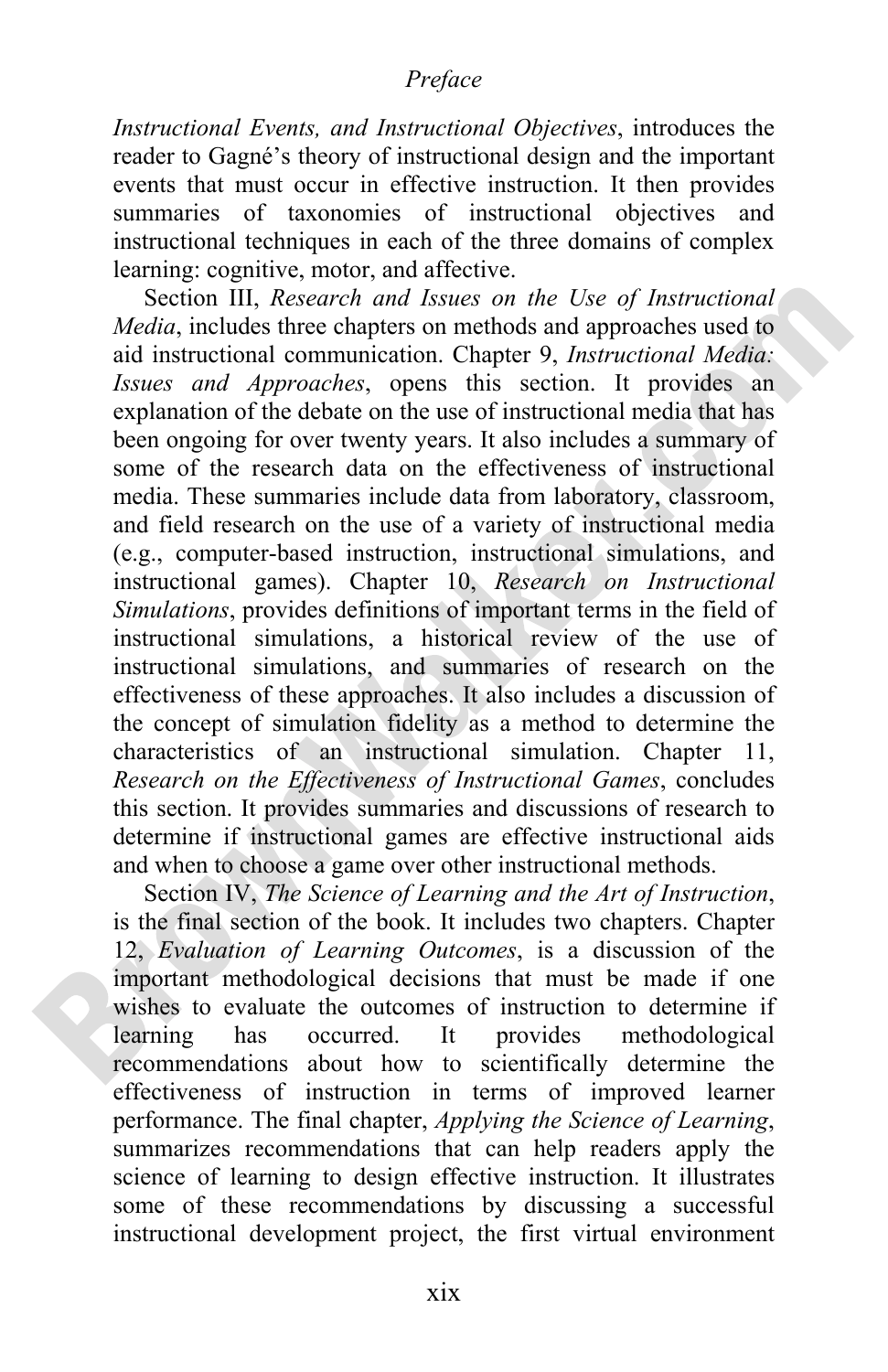training system fielded by the U.S. Navy. Finally, the chapter closes with a few concluding remarks that highlight important recommendations discussed in the body of the book.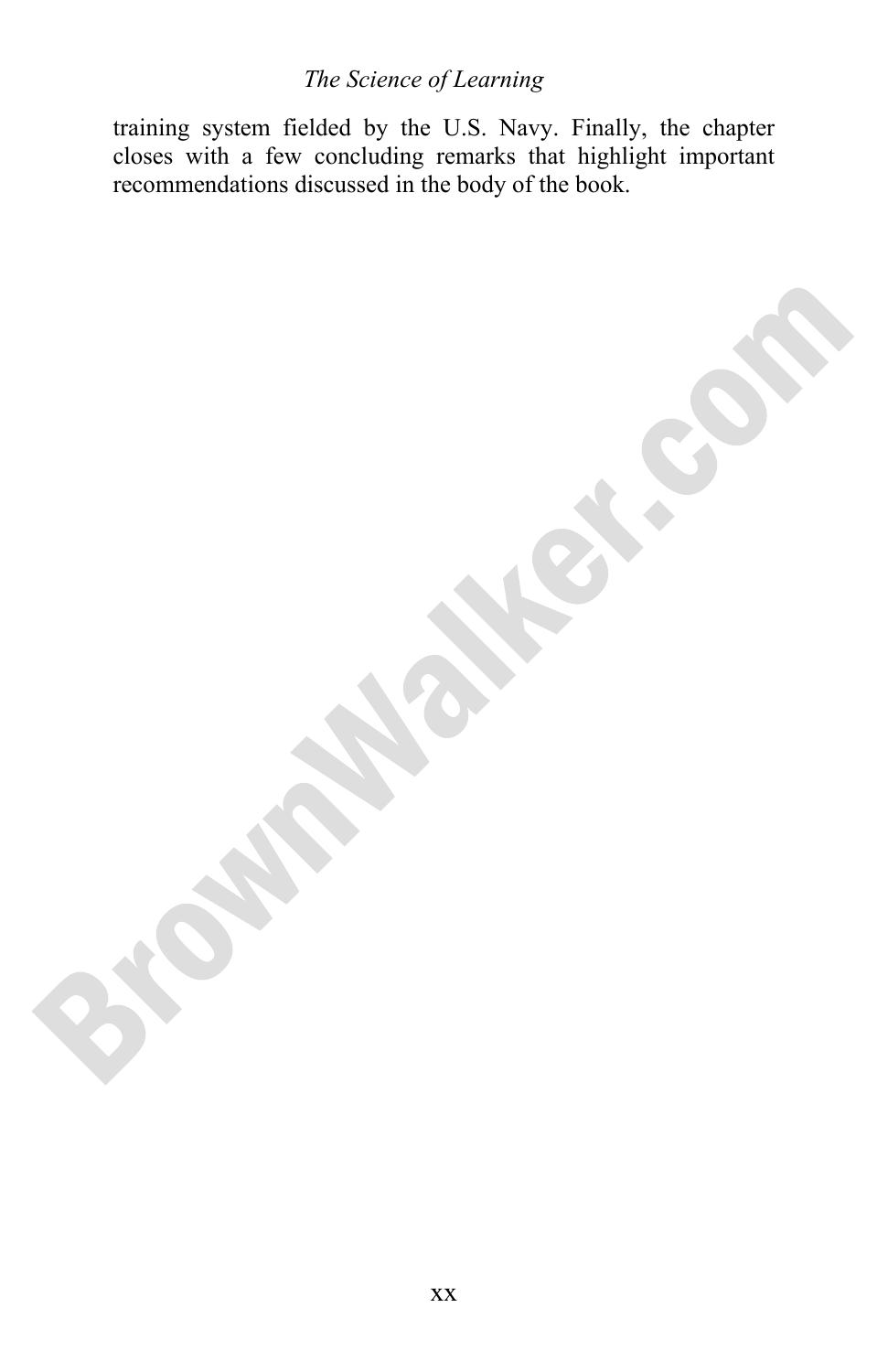# **Section I Using Science to Study Learning and Develop Instruction**

 During the last several centuries, science has helped humans to gain a great degree of understanding about and control over their environment. The main tool of science is the scientific method, a controlled process used to accumulate knowledge and test its accuracy. This section includes three chapters that examine the scientific method and how science is used to help us understand learning and develop effective instruction. The first chapter focuses on the methods and processes of science and how people can think more scientifically. Chapter 2 discusses how the scientific method is applied to the study of learning and the development of instruction. It also presents an introduction to systems theories and a systems model of the learner that will be used to help organize and integrate subsequent summaries of learning research. Chapter 3 examines the similarities and differences in research on learning and research on education. It also includes a discussion of pervasive, yet incorrect assumptions about learning and instruction (myths). The chapter concludes with an introduction to methods to evaluate the scientific quality of learning and education research. More detailed discussions and recommendation on the evaluation of instructional outcomes are provided in Section IV, Chapter 12.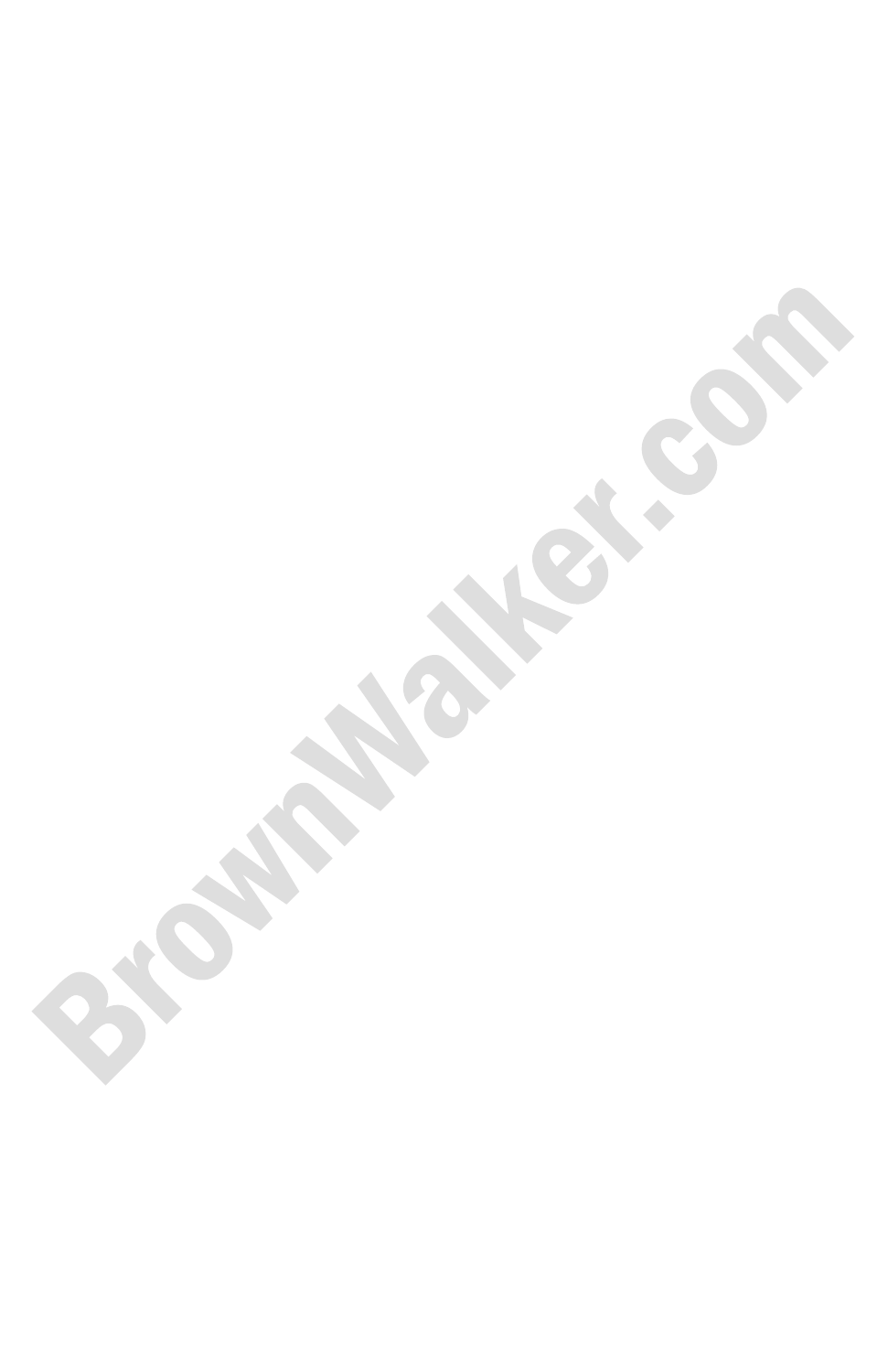# **Chapter 1 The Process of Science**

 The *Science of Learning* is the body of knowledge derived through scientific research about the way that people learn, the factors that affect learning, and the ways in which instructional methods and technology can be used to facilitate learning. There are three parts to this definition. First, the science of learning is a body of knowledge. Second, it is not just any knowledge. Rather, it is knowledge about how people learn and how to enhance the learning process. Finally, this knowledge is derived from scientific research data. The quality and utility of empirical data depend on the scientific quality of the research from which they were derived. These data are transformed into knowledge by integrating them using learning theories and models. This book uses systems theory as the integrative perspective.

 The Science of Learning is used to plan, develop, and deliver effective and affordable instruction. It also is used to evaluate whether the instruction meets its learning objectives. However, to effectively apply the science of learning, one must develop the worldview that allows one to think "scientifically." Some basic rules of scientific thinking are presented next. Then, we will examine how science and the scientific method help us in our search for "truth" in the realms of learning and instruction.

## **Basic Rules of Scientific Thinking**

 Science is more than methods and the data they generate. These are important and are discussed below. However, science is also a way of thinking and of making decisions. Here are a few basic rules (Beveridge, 1957) that anyone can use to think more "scientifically."

- 1. *Maintain a healthy level of skepticism*. Don't believe everything you hear. Demand evidence that demonstrates the effectiveness of instructional approaches and require demonstrations of instructional products that will justify their claims.
- 2. *Consult original sources (e.g., publications) whenever possible*. Don't trust someone else's summary,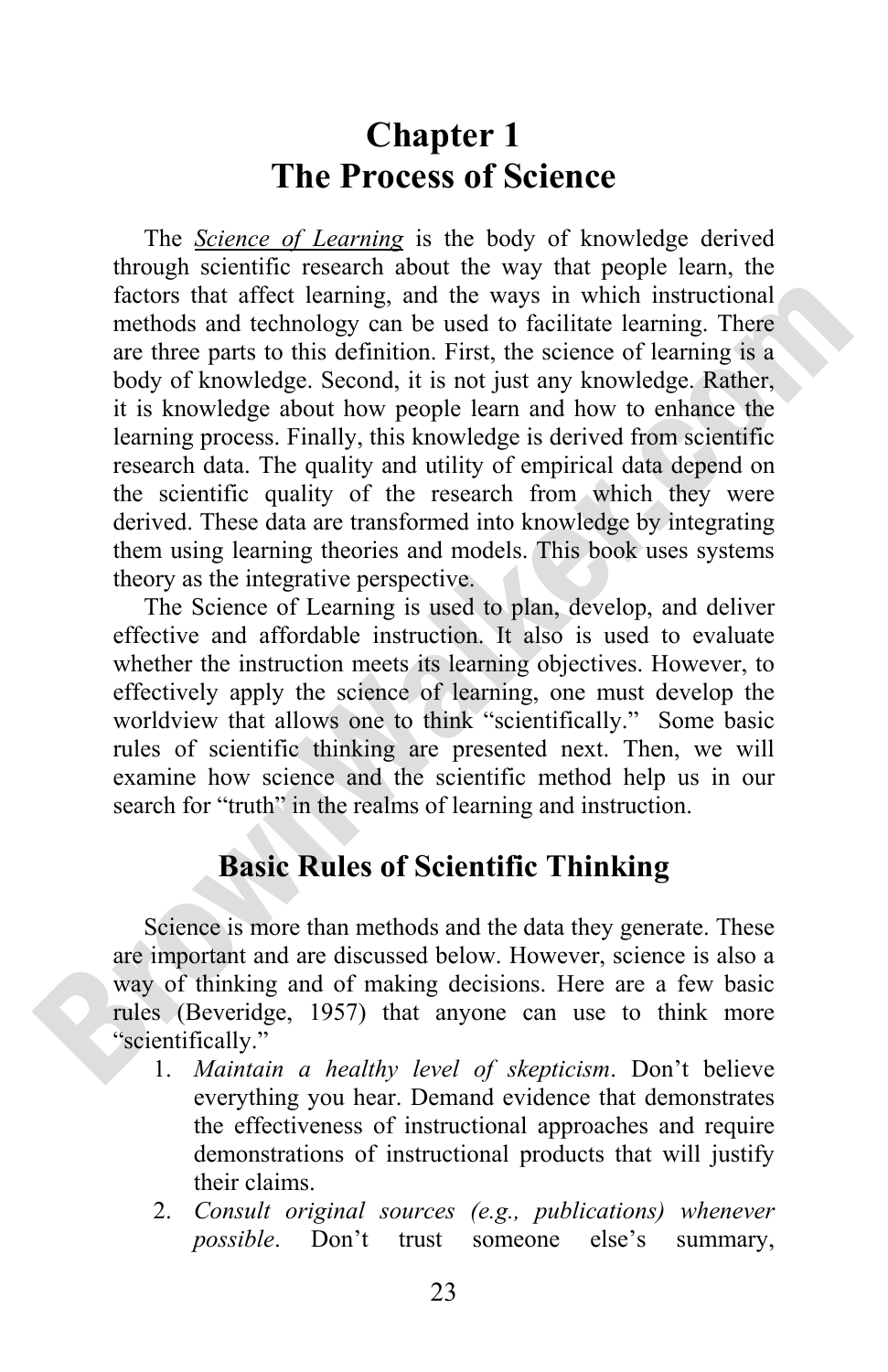interpretation, or explanation of a research effort (p. 14). Read it yourself and make your own interpretations.

- 3. *Don't jump to conclusions* on the basis of opinions or insufficient data (p. 74). If it sounds too good to be true, it probably is.
- 4. *Always be ready "to abandon or modify our hypothesis* as soon as it is shown to be inconsistent with the facts" (p. 66).
- 5. *Do not draw general conclusions from one experiment*. "Experimental results are, strictly speaking, only valid for the precise conditions under which the experiments were conducted" (p. 35).
- 6. *Apply Occam's Razor*. This is the maxim of parsimony (first stated by William of Occam in the  $14<sup>th</sup>$  century): given alternative explanations for some phenomenon, the simplest explanation is usually to be preferred.

## **Science and the Scientific Method**

 Humans have always wondered about their place in the universe. They have sought to understand themselves and the world around them by applying various approaches to the examination of the environment and their internal states. Science is the most successful of these approaches. We have made incredible progress in our understanding and control of our environment because science works. As Francis Bacon, widely regarded as one of the earliest proponents of the scientific method, put it, "The lame in the path outstrip the swift who wander from it" (quoted in Beverage, 1957, p. 3). The "path" of science is very narrow—it requires the use of precise vocabularies, carefully developed definitions, reproducible measurement techniques, and open communication among scientists. To stay on the path, we must carefully apply the techniques of science and use these methods to identify and correct our errors. We need to remain on the path of science because we need to build and expand our body of knowledge of how people learn and how to apply instructional techniques to make learning more efficient. If we do not follow the path of science, we are left with speculation, biases, and fads—not the most efficient way to ensure improved performance.